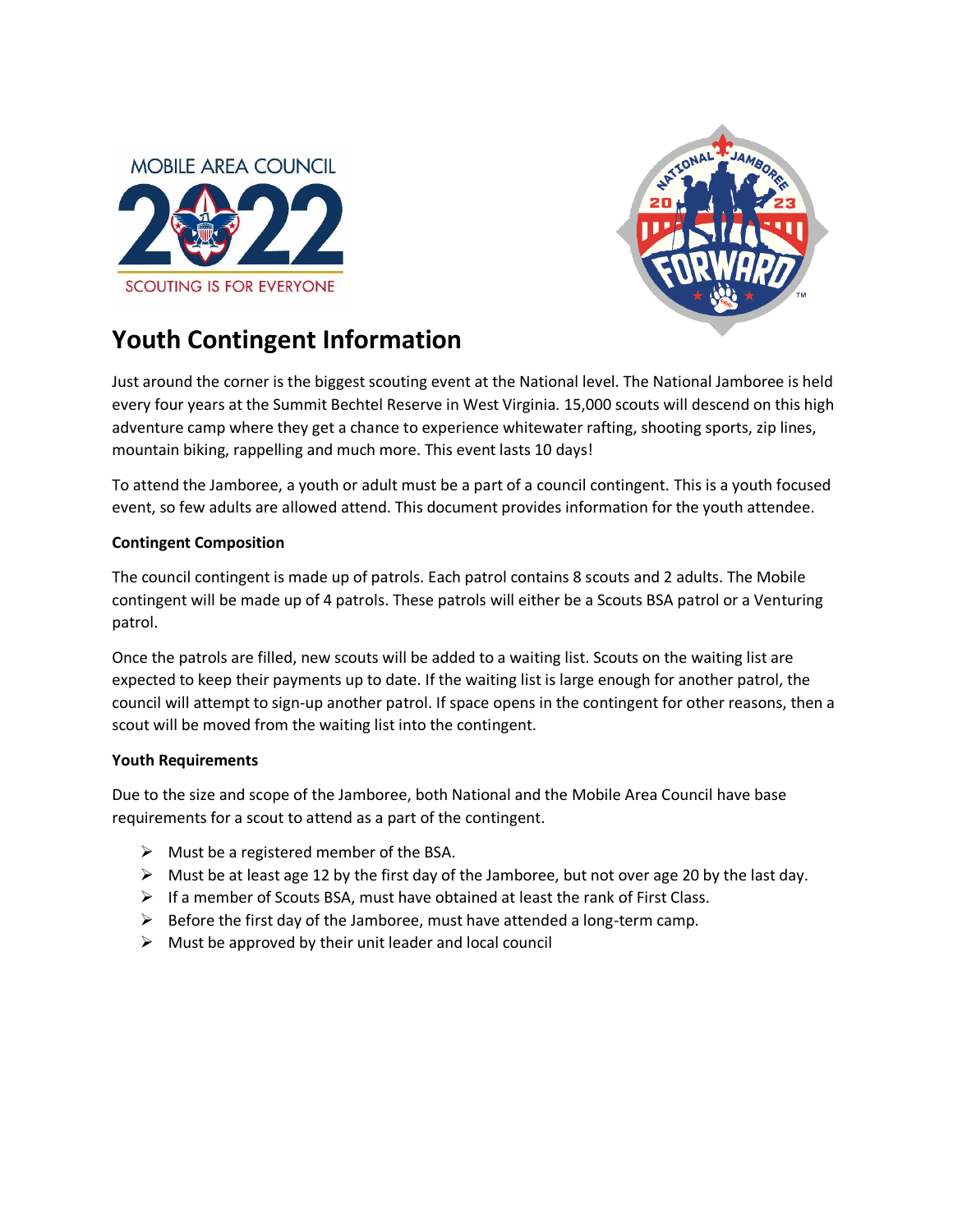#### **Expense**

#### Estimated overall cost: \$2,300

This cost estimate includes entrance into the Jamboree as well as transportation, food in transit, and some base gear amongst other things. The cost of some items like transportation can only be estimated at this time until the final contract can be signed. Furthermore, the transportation estimate was based on a full contingent. At this time, however, it is our expectation that this cost will not increase before the Jamboree.

All participants are expected to keep up to date on their payment schedule. Any participant that falls behind on payments will be moved to the waiting list. Once moved to the waiting list, that participant will not be able to move back into the contingent until a new spot opens in the contingent.

If a participant is on the waiting list, they are expected to abide by the payment schedule. This will allow them to easily move into a contingent spot if one should open. Participants on the waiting list that are not up to date with their payment schedule cannot be moved into the contingent.

Outside the overall cost due to the council, there will be additional expenses that may be incurred by the participant. For example, each participant will be required to have a field uniform that includes BSA shirt and pants. The shirt must only have contingent specified patches. This may be a new shirt, or their current shirt with unit patches removed.

### **Scholarship**

National BSA will be providing scholarships. For a participant to receive a scholarship, they must apply through National. If the participant succeeds in receiving a scholarship, it will only cover a part of the overall cost. Scholarship awards are typically announced just before the Jamboree is held and are typically paid directly to the participant. If a participant has applied for a scholarship, they must still stay up to date on their payment schedule.

As soon as scholarship information is provided by National, it will be passed along to the participants.

#### **Refund**

If a participant becomes a part of the contingent and is no longer able to attend the Jamboree for any reason, they must find a replacement for their position before a refund can be made. If there is an active waiting list, the replacement participant will be pulled from this list.

If a participant is on the waiting list and is not responsible for a spot in the contingent, a 100% refund will be provided if they do not attend the Jamboree.

### **Code of Conduct**

The National Jamboree provides a very clear set of expectations when it comes to the behavior of the participants. It is the responsibility of the contingent leadership to supervise the youth when at the Jamboree and to verify they are obeying these rules. If a scout is found to break any of these rules before reaching the Jamboree, the behavior will be reviewed by the contingent leadership and may result in expulsion from the contingent. From the 2021 National Jamboree guide: